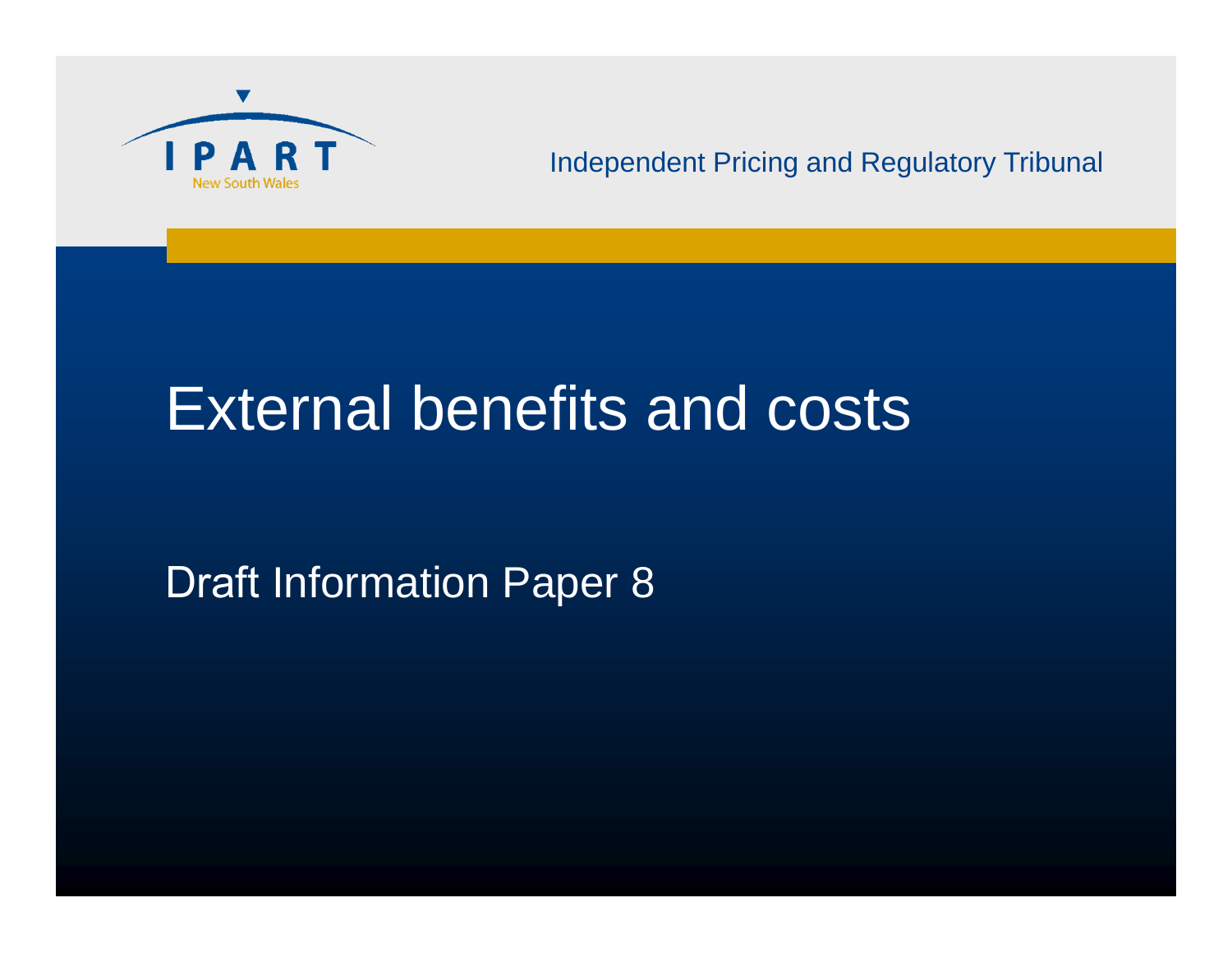#### Introduction

The marginal external costs and benefits of each mode of public transport (externalities) are key inputs to our fare optimisation model.

We have previously assessed the externalities associated with public transport use. Our December 2014 Draft Report<sup>1</sup> explained the in-house model we developed to estimate these externalities, and presented preliminary estimates.

As part of this review of Opal fares, we updated the model and some of its inputs. We also did more analysis and considered stakeholder comments on some of the externalities.

The following slides:

- ▼ Explain what we mean by externalities, and the externalities we included in our estimates for our draft determination
- $\blacktriangledown$ Set out these estimates for each mode, and
- $\blacktriangledown$  Provide more detail on the updates to the model and estimates we have made since December 2014.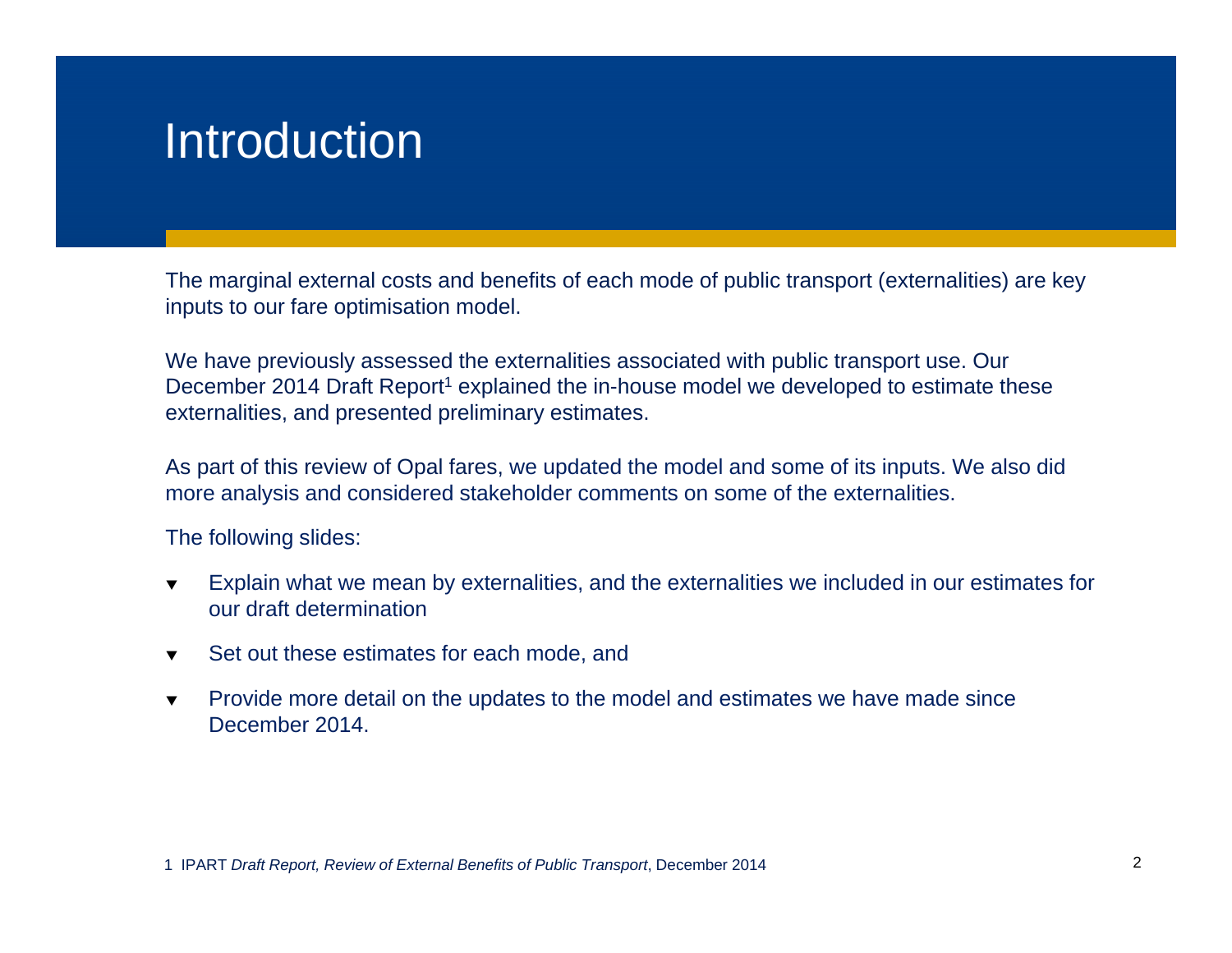### Externalities of public transport

Externalities are the costs and benefits to third parties that are not reflected in the price of travel, and therefore not accounted for when people decide how they will travel (their mode of travel).

Using public transport does not always create a net external benefit. It depends on how the external costs/benefits of using the chosen public transport mode compare with the external costs/benefits of the alternative modes:

- $\blacktriangledown$  Car travel has larger external costs than any public transport mode, so there is always a net external benefit when people use public transport if they would otherwise have driven
- $\blacktriangledown$  However, walking and cycling have larger external benefits that any public transport mode, so there is no net external benefit when people use public transport if they would otherwise have walked or cycled.

As a result, the 'external benefit' of a public transport journey is a function of:

- $\blacktriangledown$ The marginal external cost/benefit of travelling on the different modes of transport
- $\blacktriangledown$  How the person making that trip would have travelled if they had not used that mode. For example, which mode they would have used if they didn't use their preferred mode, and would they have travelled at all. (These factors are known as the modal substitution factors.)
- $\blacktriangledown$  The marginal external cost they would have imposed if they had not taken the trip on their preferred mode but had taken the alternative mode identified.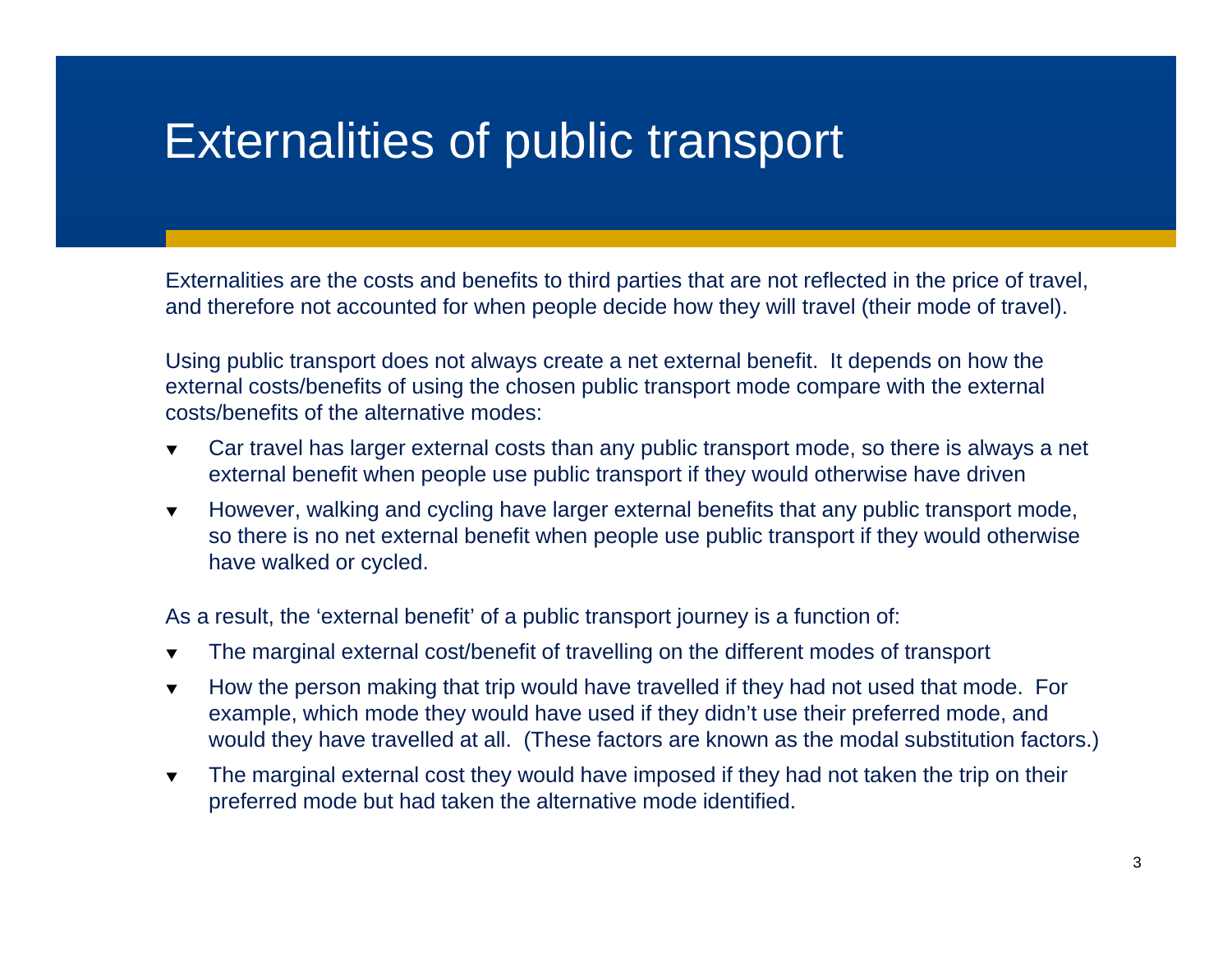## External benefits of public transport included in our estimates

| <b>External benefits</b>                                                                                                                   | <b>How we estimated this</b>                                                                                                                                                                                                                                                                   |
|--------------------------------------------------------------------------------------------------------------------------------------------|------------------------------------------------------------------------------------------------------------------------------------------------------------------------------------------------------------------------------------------------------------------------------------------------|
| <b>Congestion:</b> avoided traffic congestion<br>when someone uses public transport<br>instead of driving                                  | Time – the value of time saved by existing drivers<br>$\bullet$<br>Vehicle operating $cost - the value of fuel$ and other<br>$\bullet$<br>vehicle operating costs avoided by existing drivers<br>Reliability – the value of more predictable travel<br>$\bullet$<br>times for existing drivers |
| <b>Emissions:</b> avoided environmental costs<br>when someone uses public transport<br>instead of driving                                  | • Value of avoided air pollution<br>• Value of avoided greenhouse gas emissions                                                                                                                                                                                                                |
| <b>Accidents:</b> avoided costs associated with<br>road accidents when someone uses public<br>transport instead of driving                 | • Value of avoided cost of taxpayer funded services<br>• Value of avoided uninsured fatality costs of non-car<br>occupants (pedestrians and cyclists)                                                                                                                                          |
| <b>Active transport:</b> health benefits when<br>someone walks or cycles to or from public<br>transport                                    | • Value of avoided health system cost savings                                                                                                                                                                                                                                                  |
| <b>Service frequency: the benefit of</b><br>additional services being added as more<br>people use public transport (the Mohring<br>effect) | • Value of time saved by existing public transport users<br>due to increased service frequency                                                                                                                                                                                                 |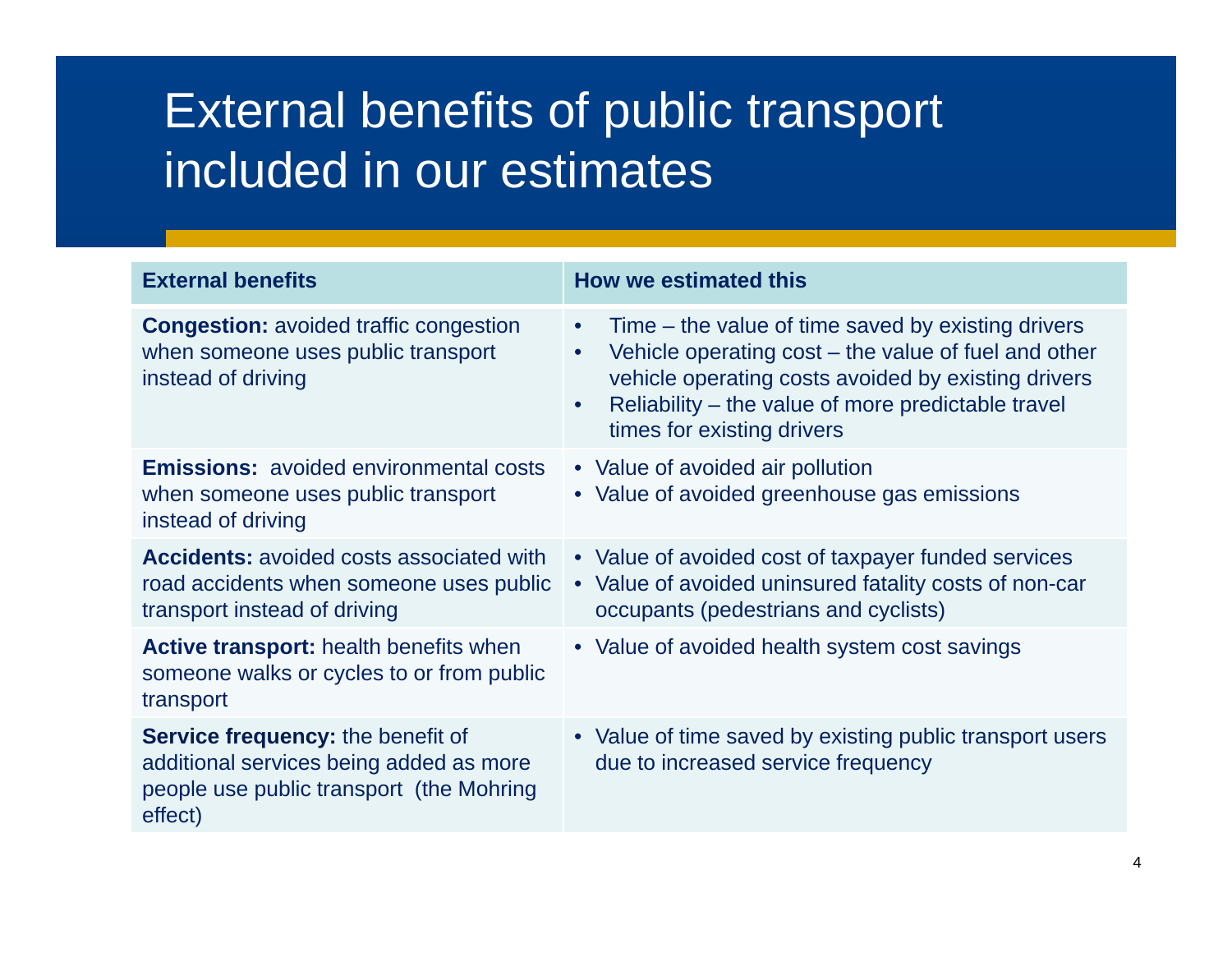## Our estimates of the marginal external cost/benefit of each mode

#### **Marginal external costs/benefits in our draft model (medium run, \$2014/15)**

| \$ per passenger trip          | Rail only   | Bus only      | Ferry only   | Light rail only |
|--------------------------------|-------------|---------------|--------------|-----------------|
| Environmental externalities    | 0.19        | $-0.23$       | $-0.21$      | 0.33            |
| Congestion cost (time)         | 3.3         | 0.99          | 1.32         | 2.15            |
| Congestion cost (vehicle cost) | 0.04        | 0.01          | 0.01         | 0.02            |
| Congestion cost (reliability)  | 0.53        | 0.17          | 0.21         | 0.34            |
| Accidents                      | 0.1         | 0.07          | 0.03         | 0.07            |
| Active transport               | 0.2         | 0.17          | 0.09         | 0.15            |
| Service frequency              | $-0.18 - 0$ | $0 - 1.24$    | $0 - 1.13$   | $0 - 1.33$      |
| Excess burden of taxation      | $-0.36$     | $-0.31$       | $-0.43$      | $-0.25$         |
| Road user charges              | $-0.36$     | $-0.24$       | $-0.12$      | $-0.24$         |
| Total                          | 3.46-3.64   | $0.64 - 1.88$ | $0.9 - 2.04$ | 2.58-3.91       |

**Note**: As positive number means that there is a positive externality.

**Note**: Service frequency reduces the external benefit for rail but increases it for other modes because it diverts people from rail to bus causing greater congestion

**Source:** IPART externality model, December 2015

The figures in this table represent our estimate of the marginal external costs/benefits for a journey undertaken on each Opal mode, after taking into account modal substitution factors.

They are also based on the medium run elasticity (which affects excess burden of taxation only).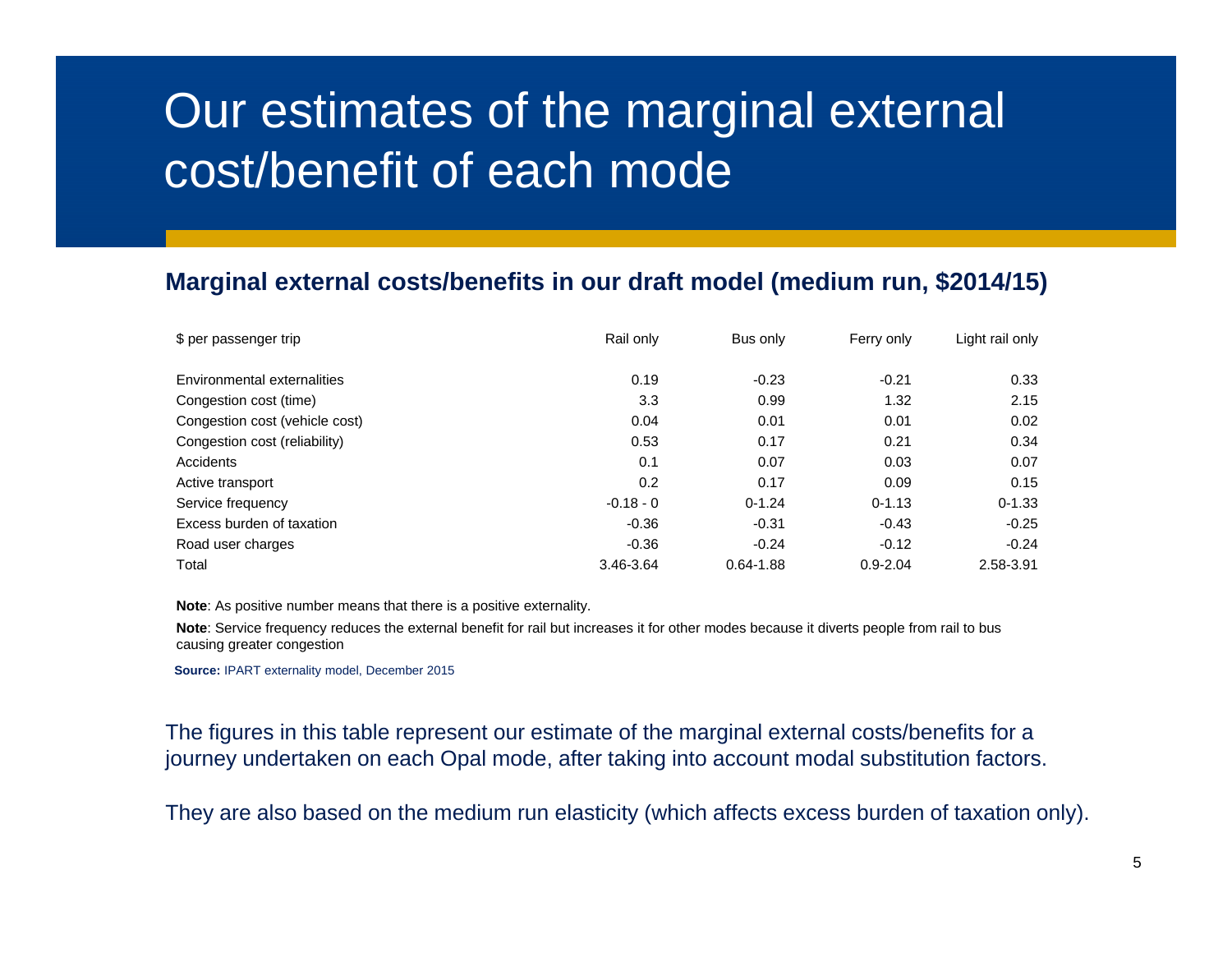## We updated our model to allocate the estimated externalities between PJ and pkm

- ▼ We updated our model to allocate each external cost/benefit between passenger journeys and passenger km for each mode, as required for our fare optimisation model.
- $\blacktriangledown$  For some externalities, this allocation is straightforward. For example:
	- ▼ Emissions depend on km travelled, so 100% is allocated to pkm
	- ▼ Active transport depends on number of journeys, so 100% is allocated to PJ.
- $\blacktriangledown$  However, for congestion (the largest externality) this allocation is complicated because it depends on where and when the avoided car travel would take place:
	- $\blacktriangledown$  Where the congestion is in a particular location (bottlenecks), the number of cars matters, not distance travelled, so the benefit depends on the number of journeys
	- ▼ Where congestion is widespread, distance travelled matters, so the benefit depends on the km travelled.

There is insufficient data to make an informed allocation so for this draft report, we have assumed a 50% allocation to PJ and a 50% to pkm. Our sensitivity analysis (see Information Paper 11) shows the optimal fares are quite sensitive to this allocation.

 $\blacktriangledown$  For other externalities where the allocation is not straightforward we also assumed a 50/50 allocation. The impact on optimal fares is not as significant.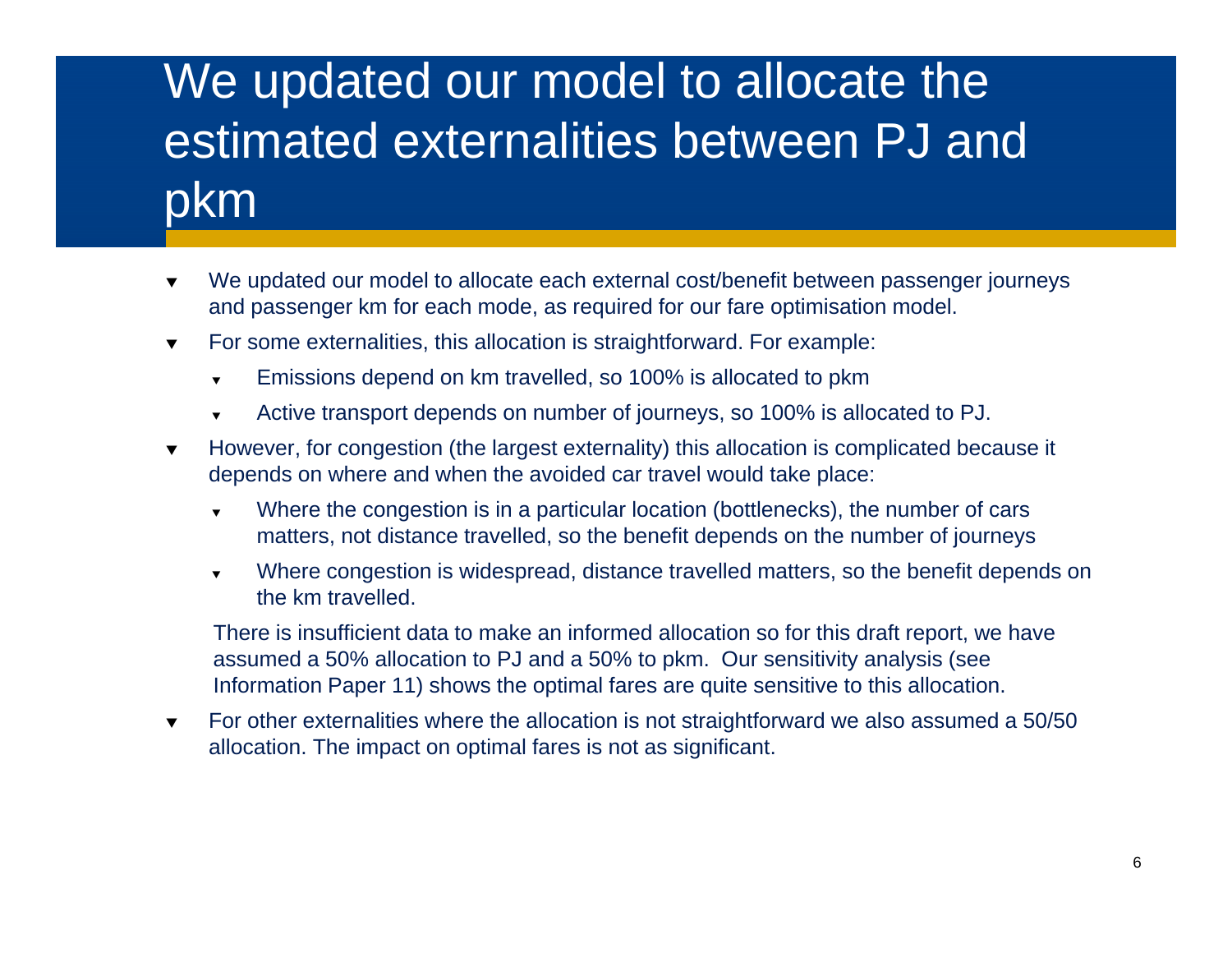## Allocation of marginal external costs/benefits between PJ and pkm

|                                      | <b>Passenger journeys</b> | <b>Passenger kms</b> |
|--------------------------------------|---------------------------|----------------------|
| Congestion (time)                    | 50%                       | 50%                  |
| Congestion (reliability)             | 50%                       | 50%                  |
| Congestion (vehicle operating costs) | 50%                       | 50%                  |
| <b>Emissions</b>                     | $0\%$                     | 100%                 |
| <b>Accidents</b>                     | $0\%$                     | 100%                 |
| Active transport                     | 100%                      | $0\%$                |
| Service frequency benefits           | 50%                       | 50%                  |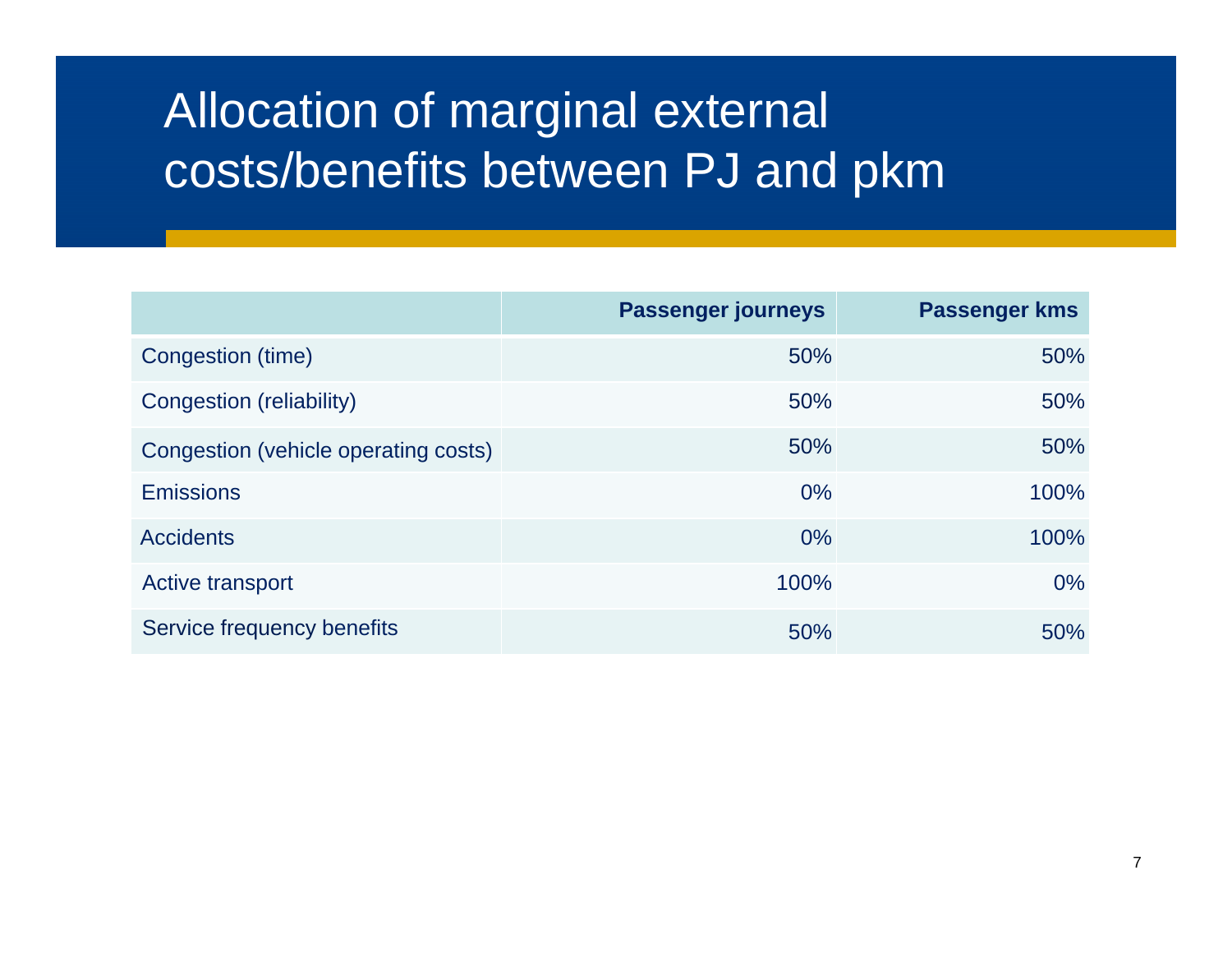## We also updated our model to separately identify marginal externalities and modal substitution factors

- ▼ The fare optimisation model requires us to separately identify the:
	- $\blacktriangledown$ marginal external costs/benefits of each mode of transport (including car travel)
	- $\blacktriangledown$  modal substitution factors (the rate at which people switch between different modes of transport)
	- ▼ excess burden of taxation associated with subsidising public transport.
- $\blacktriangledown$  Our preliminary externality estimates combined these into a single external benefit estimate for a trip on each mode of public transport.
- $\blacktriangledown$  Our revised externality model separately identifies the marginal external costs/benefits and the modal substitution factors, but also generates a combined estimate of the external benefit of each public transport trip consistent with our previous model.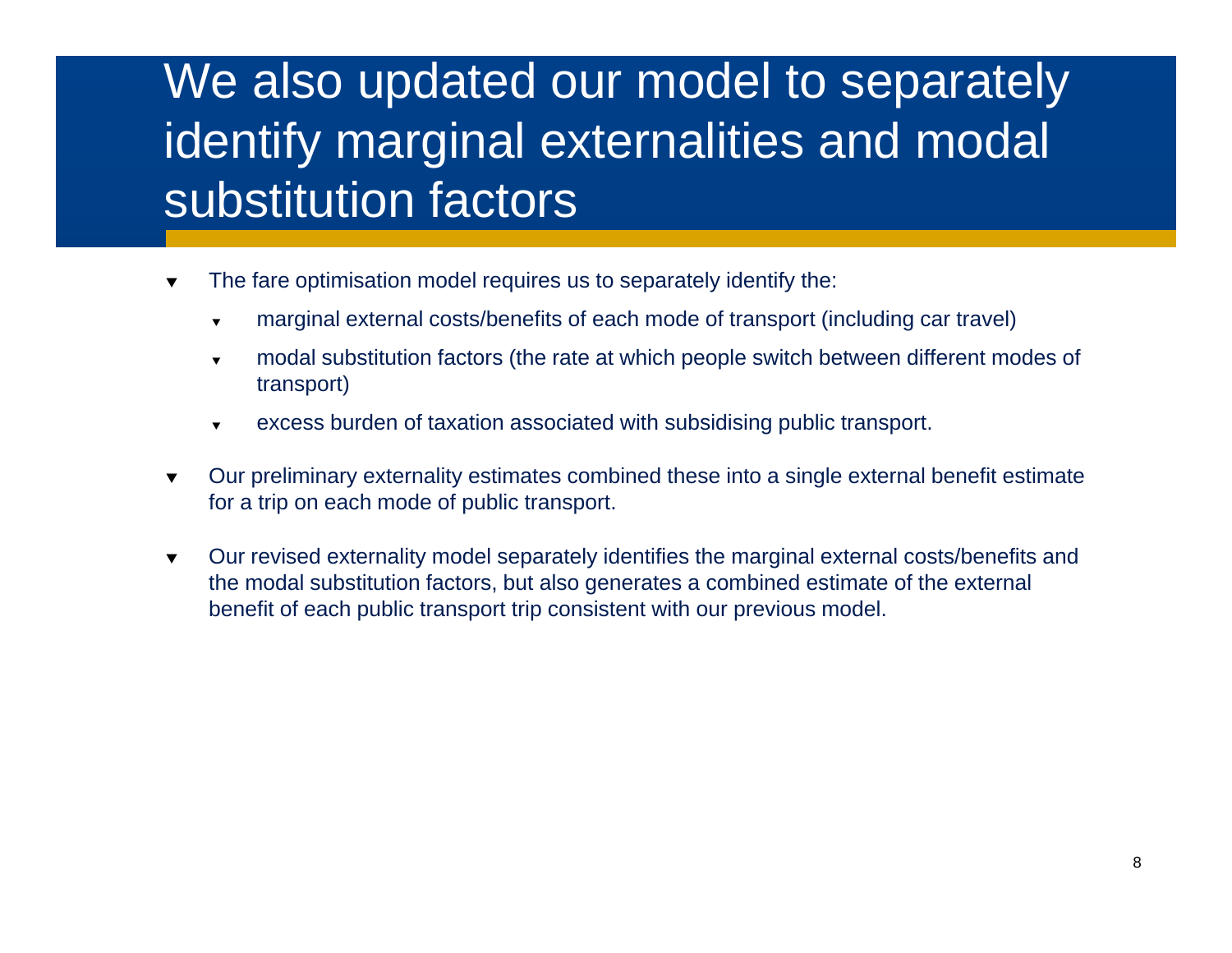## We adjusted some of our externality estimates

We released a draft externality model and draft report on external benefits in December 2014. This draft model and report included a set of preliminary estimates.

We used preliminary estimates as the basis for those we used in our fare optimisation. However, we also did more analysis and made adjustments to the preliminary estimates as part of this review. In particular, we:

- $\blacktriangledown$ Made minor changes to the emissions estimates
- $\blacktriangledown$  Adjusted the accident estimates to include our best estimate of the uninsured fatality cost for non-car occupants (pedestrians and cyclists)
- $\blacktriangledown$  Estimated service frequency benefits (previously referred to as scale benefits) for bus, ferry and light rail and included them in modelling the range of optimal fares
- $\blacktriangledown$  Further considered our active transport and excess burden of taxation estimates but made no change
- $\blacktriangledown$  Further considered including estimates of crowding costs and social inclusion benefits but made no change.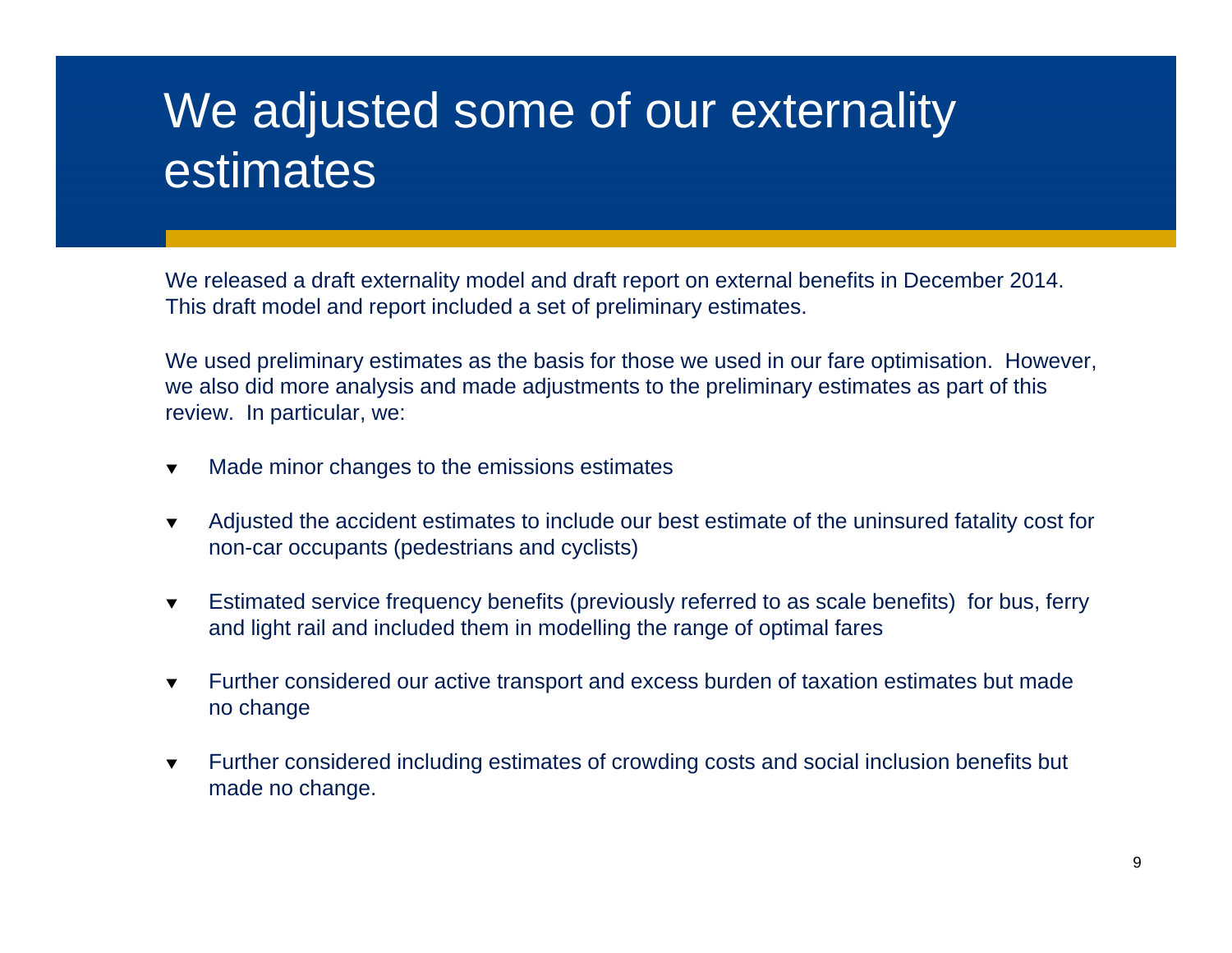#### **Emissions**

We made two minor changes to the emissions estimates:

- ▼ **We adjusted for car speed.** Consistent with TfNSW guidelines, we adopted different emissions costs depending on car speed (free flowing traffic is less polluting).
- $\blacktriangledown$  **We adopted Arup estimates for rail emissions.** Estimates in TfNSW Guidelines are not applicable, so we used estimates from Arup (as we did for light rail).
- $\blacktriangledown$  We did further analysis on air pollution from electricity generation but decided to continue to include emissions from electricity generation for rail and light rail at the unit cost in TfNSW Guidelines:
	- ▼ During our consultations, a stakeholder questioned whether traditional air pollution has the same cost for electricity generation as for vehicle emissions (air pollution seen as predominantly local issue and electricity generation occurs in less populated areas)
	- $\blacktriangledown$  Evidence suggests that electricity generation emissions travel within and between regions, and complex modelling is required to estimate the impact
	- $\blacktriangledown$  However, this input makes little difference to outcomes so on balance we decided to make no change.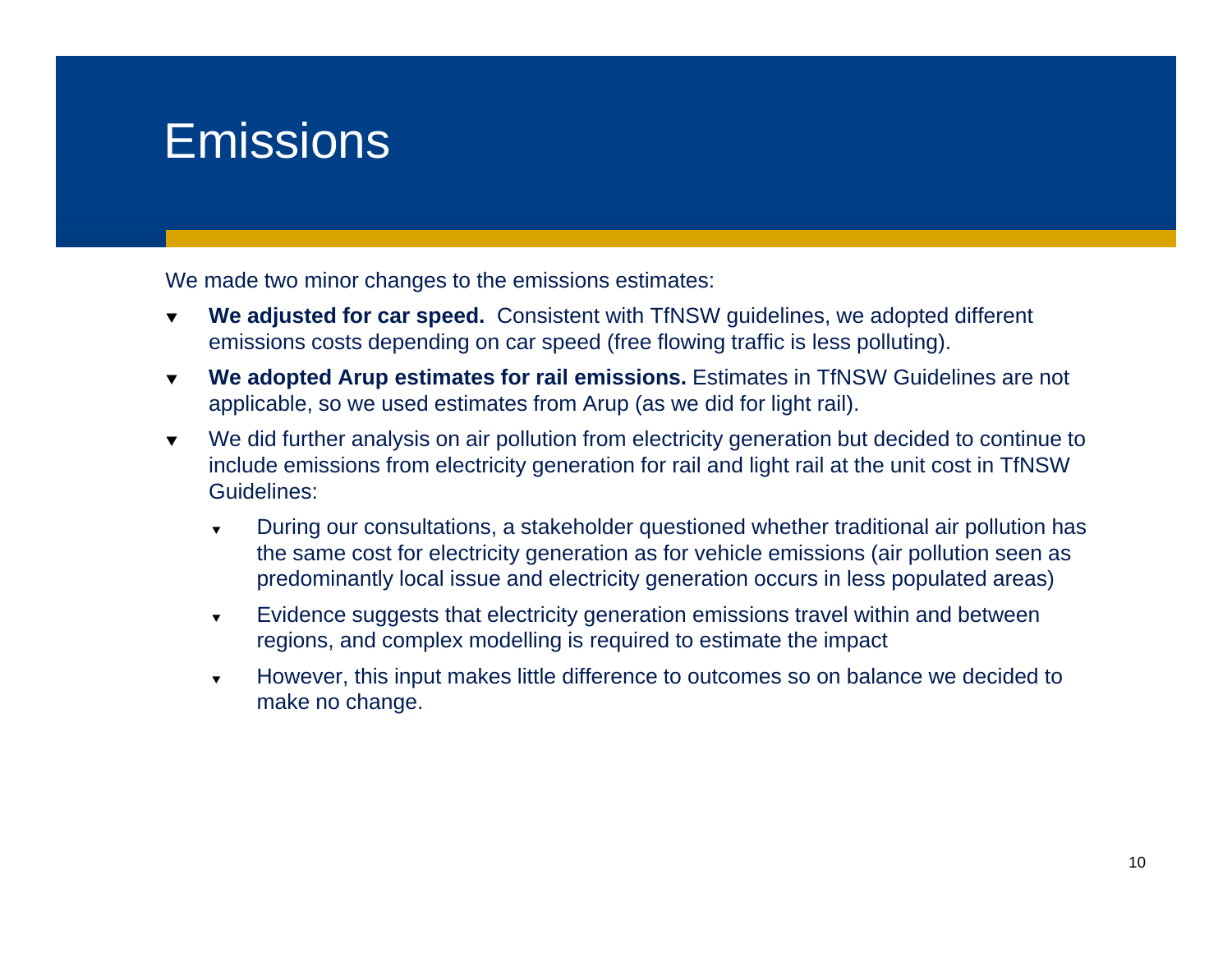### **Accidents**

- ▼ Previously, the only accident-related externality we quantified was the avoided cost of taxpayerfunded services (eg, ambulance and police attendance). We recognised a number of other external costs that theoretically should be included, but considered that these were either too small and/or we had insufficient data to estimate reliably.
- $\blacktriangledown$  After further analysis, we now consider one of these other accident-related externalities – uninsured fatality costs of non-car occupants (pedestrians and cyclists) – may be too significant to ignore. These costs remain difficult to estimate, but we built up a best estimate using available data as follows:
	- ▼ Value of life in TfNSW Guidelines is \$6.4 million based on willingness-to-pay valuation for urban areas
	- $\blacktriangledown$  TfNSW Guidelines also include an estimate of value of life of \$2.3 million based on human capital approach
	- $\blacktriangledown$  CTP insurance provides benefit to close relatives that covers some losses – the types of costs covered are similar to those included in TfNSW human capital value estimate
	- $\blacktriangledown$  We used the difference between the two TfNSW valuations (approx \$4 million) as the uninsured fatality value, and multiplied it by updated crash statistics on number of cyclist/pedestrian fatalities due to car accidents.
- ▼ We recognise that in practice, insurance benefits might be substantially different from the estimated average \$2.3 million value of life in the TfNSW Guidelines. But we consider it is more accurate to include this value as an estimate than to exclude it altogether.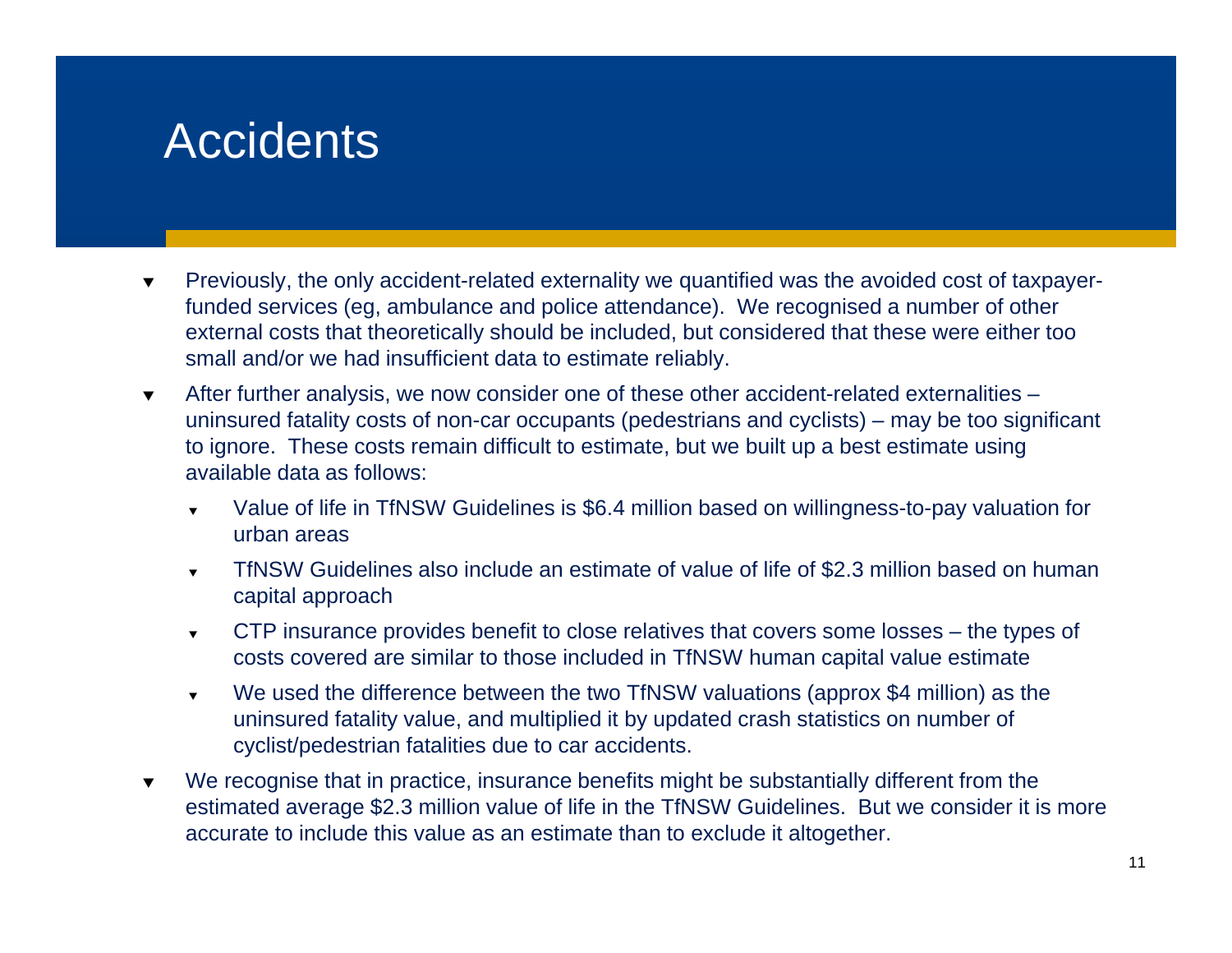### Service frequency

- ▼ We did more analysis on the external benefit of additional services being added as more people use public transport (resulting in increased service frequency).
- $\blacktriangledown$  If there is a strong link between the frequency of public transport services and demand, each new public transport passenger increases the frequency of the service, therefore decreasing average waiting times for existing users.
- $\blacktriangledown$  We have included an estimated value for service frequency in our range of draft optimal fares for buses, ferries and light rail in the medium run (where services are assumed to be variable in the medium run to accommodate changes in demand) and for all modes in the long run:
	- ▼ It only impacts the peak estimates for these services as we assume that additional passenger trips made in the off-peak can be accommodated on existing services.
- ▼ This is consistent with our optimisation model which:
	- ▼ Increases or decreases bus, ferry and light rail services in response to patronage in the medium run to maintain current level of utilisation. (In the medium run, we assumed that additional rail services are not able to be added.)
	- $\blacktriangledown$  Increases or decreases the number, hence frequency, of all services (including rail) in the long run.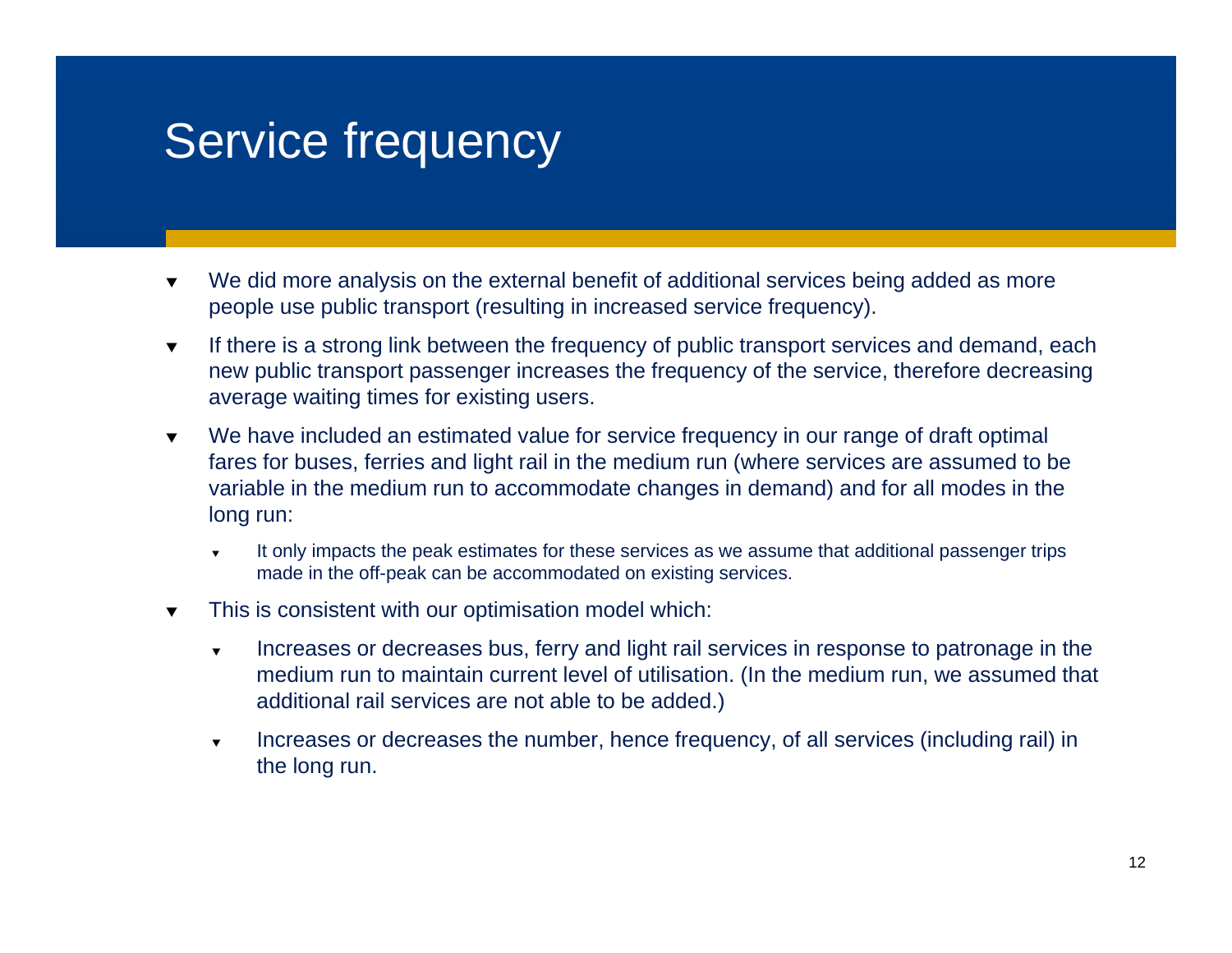## Estimated marginal service frequency benefits – bus, ferry and light rail

- ▼ In estimating the value of service frequency benefits for bus, ferry and light rail, we assumed that:
	- ▼ Outside the peak, additional demand is accommodated on existing services so there is no benefit from increasing frequency as demand rises
	- ▼ On peak services, a 1% increase in patronage results in a 1% increase in services.
- $\blacktriangledown$  Our range of draft optimal fares for these modes includes fares that include service frequency benefits (lowest in range) and fares that don't include them (highest in range).
- $\blacktriangledown$  As the next slide shows, including service frequency benefits makes a big difference to optimal fares for bus services. In particular, it reduces the optimal fare for peak bus trips substantially.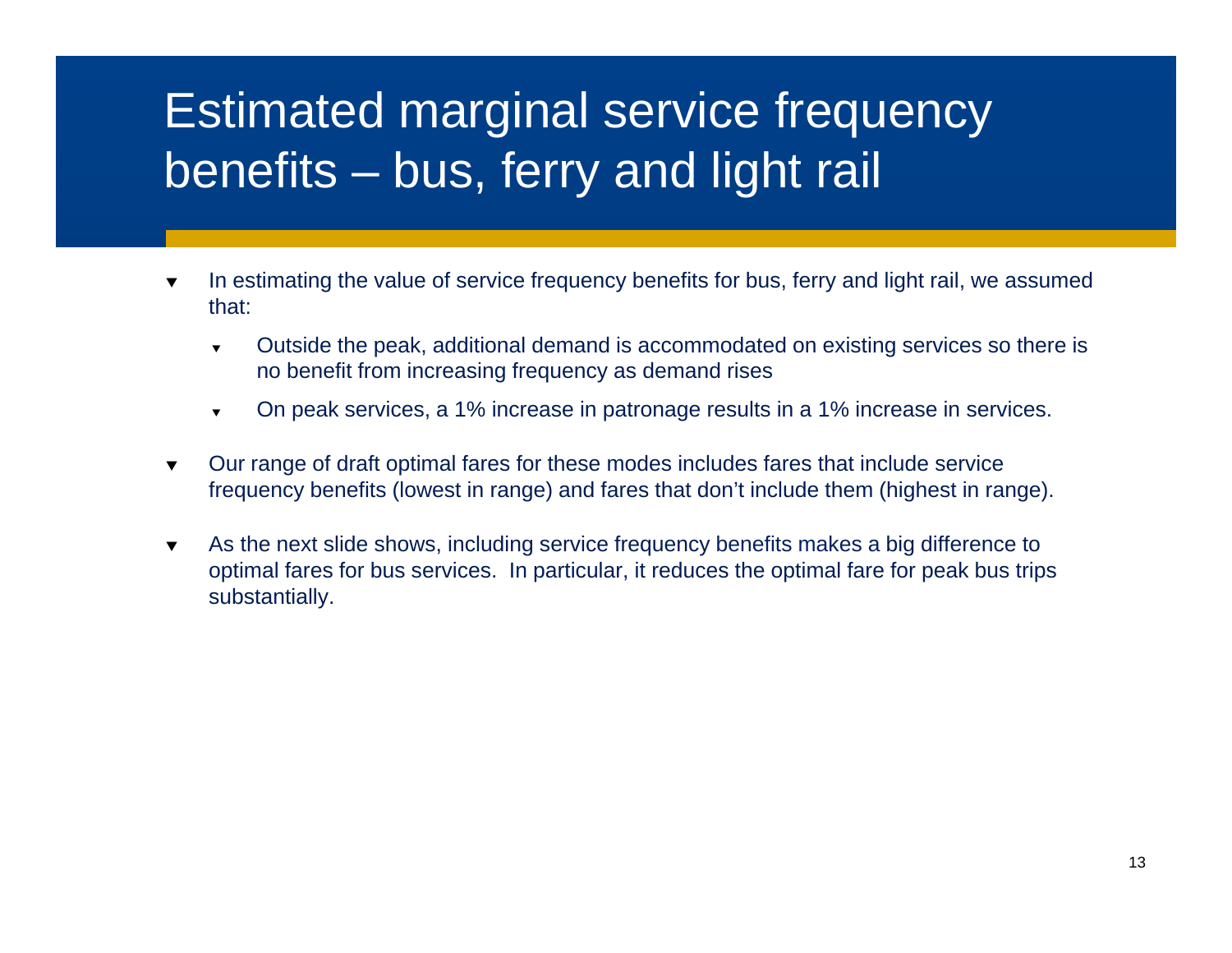## Estimated marginal service frequency benefits – bus, ferry, light rail

 $\blacktriangledown$  The following chart shows the impact of including frequency benefits for bus, ferry and light rail on our estimate of optimal fares in the peak and the off-peak (offpk) for 2km, 5km 15km and 25km trips – see Information Paper 11 for more information.

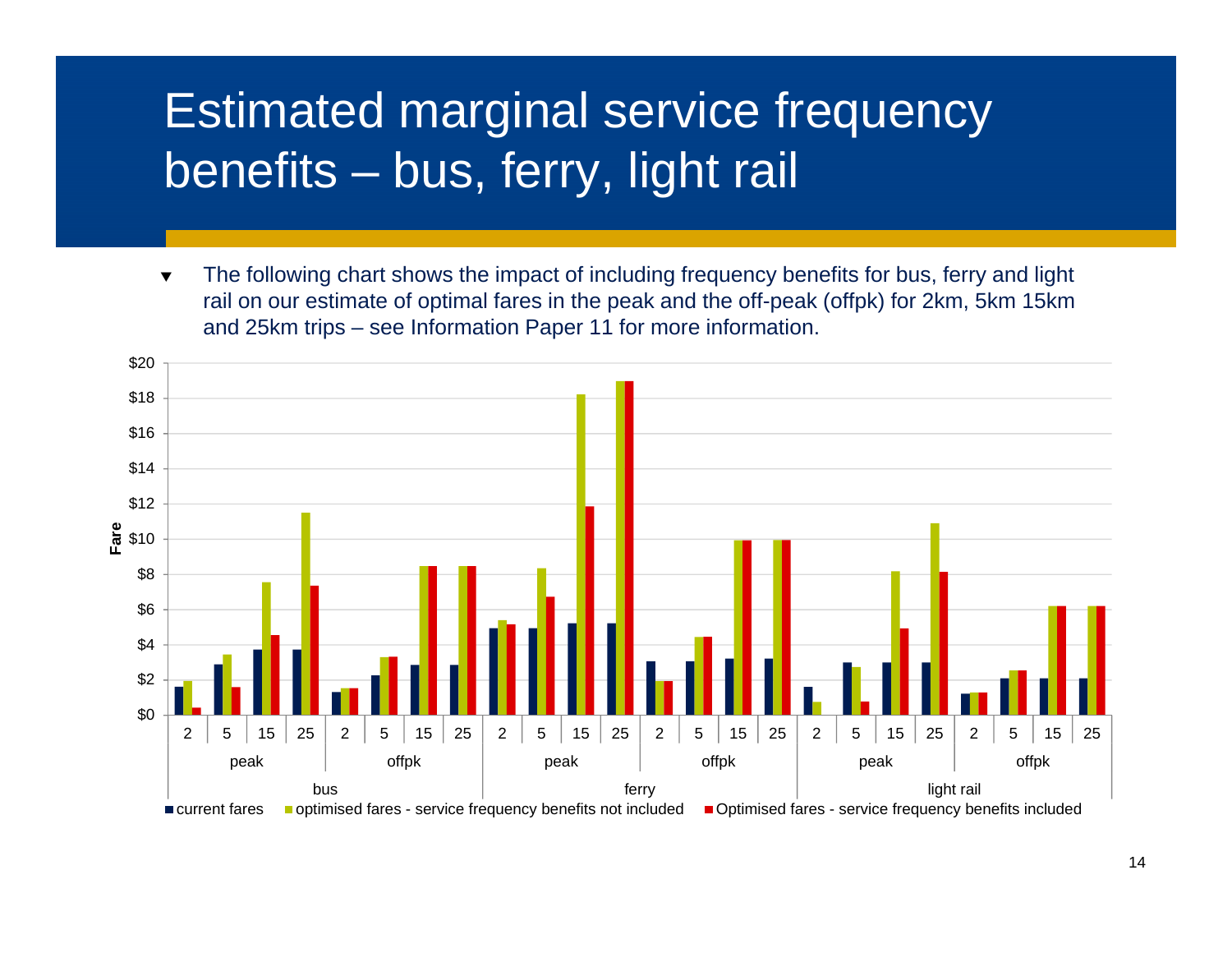### Active transport

- ▼ The main external benefit that accrues directly from public transport use is the avoided cost to the health system as a result of greater levels of physical activity when people walk or cycle to or from public transport. (Note that the health benefit to the public transport user is not an externality).
- $\blacktriangledown$  We decided to adopt our preliminary estimate of this external benefit, and continue to consider that the remainder of the total health benefit is likely to be private/internal and should not be included.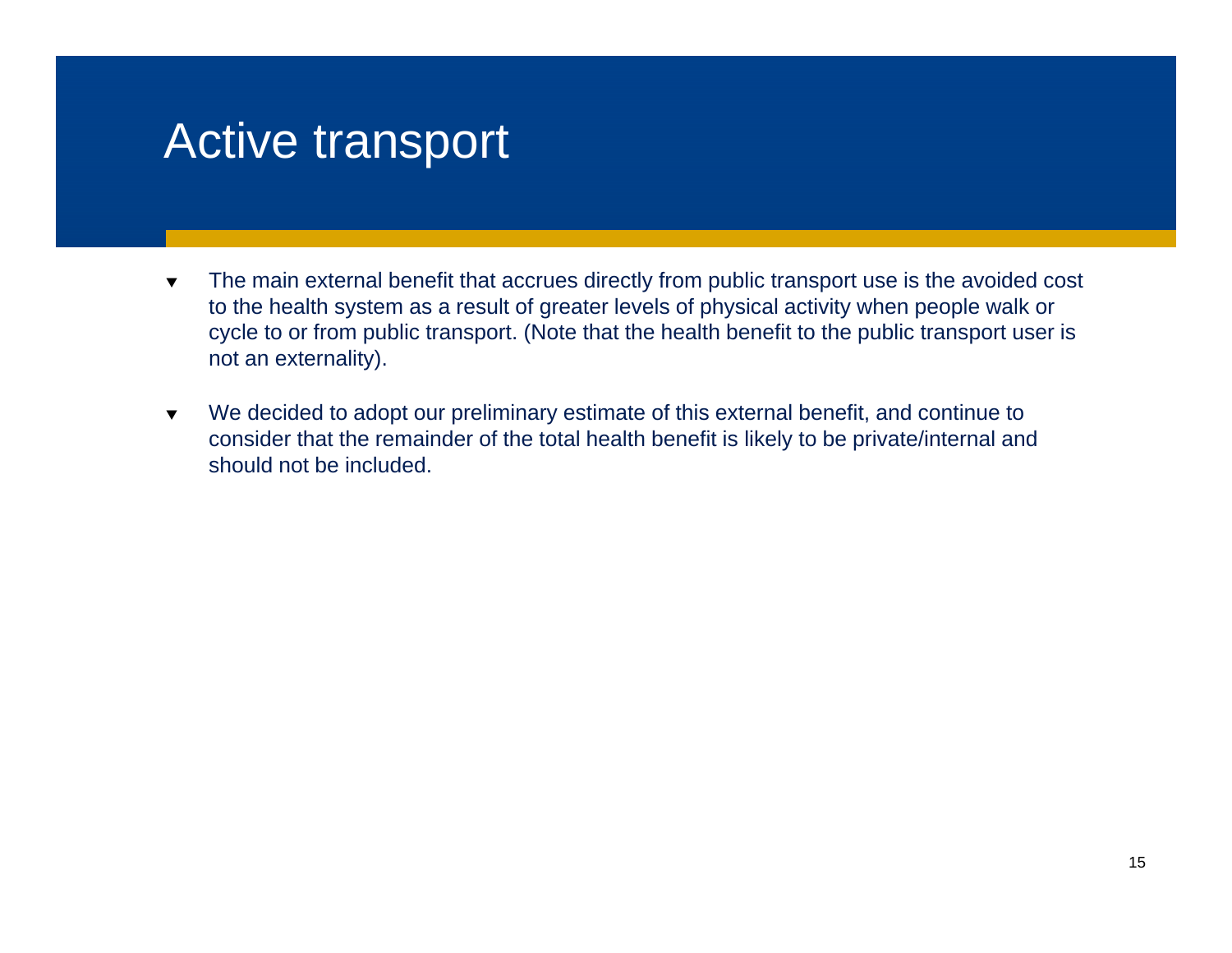## **Crowding**

- ▼ An increase in demand for a public transport service could result in more people using existing services. Potentially, this could impose a cost on existing users, by making the service more crowded and less comfortable.
- $\blacktriangledown$  In our Methodology Paper, we proposed to estimate this crowding cost. However, after further analysis we have decided not to include this externality for any mode:
	- ▼ The optimisation varies services supplied to maintain existing level of utilisation
	- $\blacktriangledown$ Because the level of crowding does not change, there is no cost associated with this.
- $\blacktriangledown$  The optimal fares for rail are above their current levels in peak and lower in off-peak and our recommendations are consistent with this direction:
	- ▼ As a result we do not expect levels of crowding to increase over the determination period.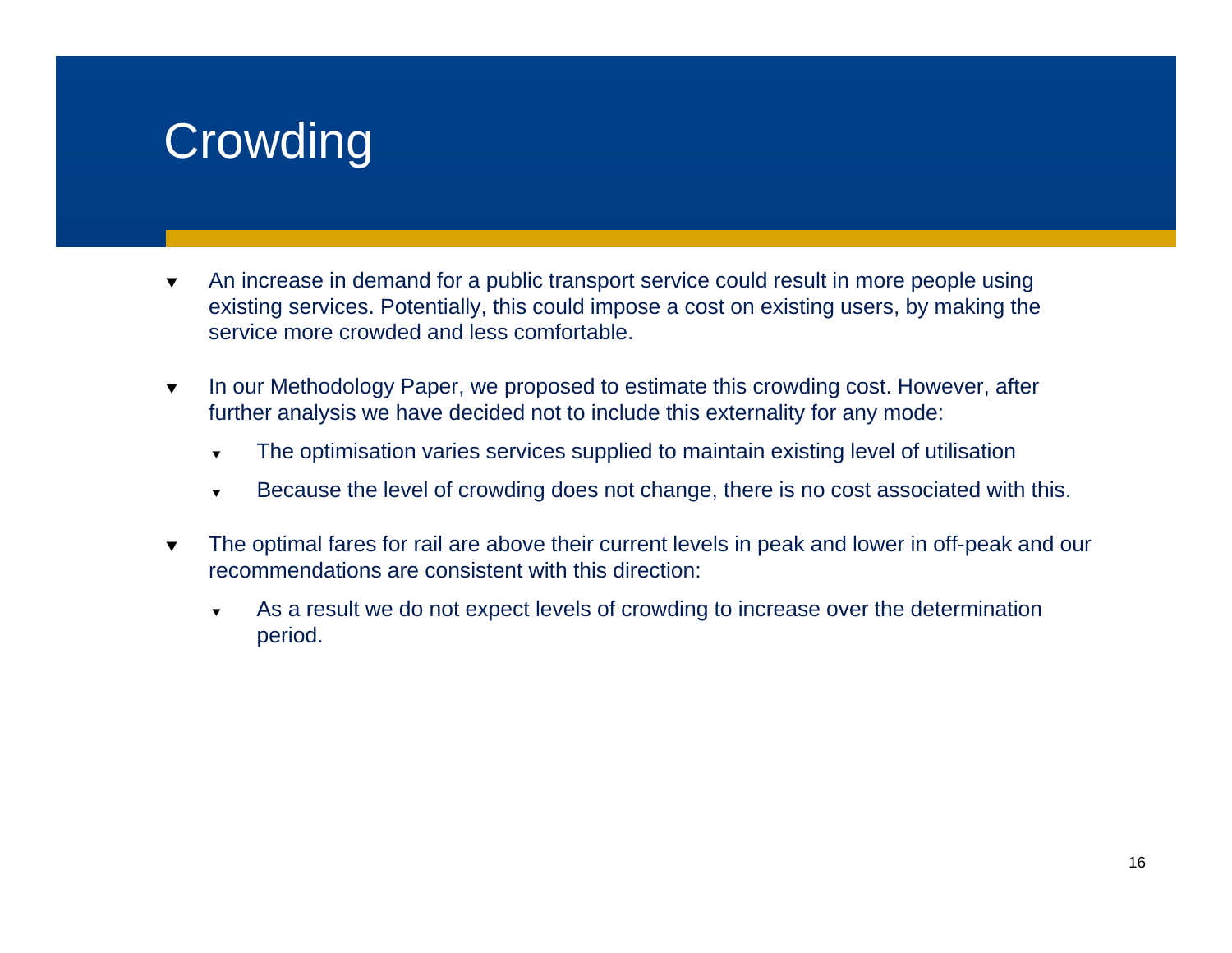#### Marginal excess burden of taxation

- ▼ We include the marginal excess burden of taxation in our optimisation:
	- ▼ The marginal excess burden of taxation represents the costs of taxes in terms of economic efficiency, which are over and above the amount of the taxes themselves. Taxes distort the economic decisions of labour, consumers, investors and producers by changing the incentives to work or invest, and influencing consumption and production patterns. These distortions reduce economic efficiency and lead to a loss in consumer welfare, referred to as the deadweight loss or excess burden of taxation. The excess burden, or deadweight loss of a tax, is a measure of the economic costs associated with these distortions.
	- $\blacktriangledown$  We consider it is appropriate to take account of the economic efficiency losses associated with the funds used to subsidise public transport in estimating the net value of the external benefits.
- ▼ After further analysis, we decided to use a marginal excess burden of taxation of 8%. This value is:
	- ▼ consistent with an efficient tax, such as the GST
	- $\overline{\mathbf{v}}$ consistent with the conclusion of our 2014 Draft Report on externalities.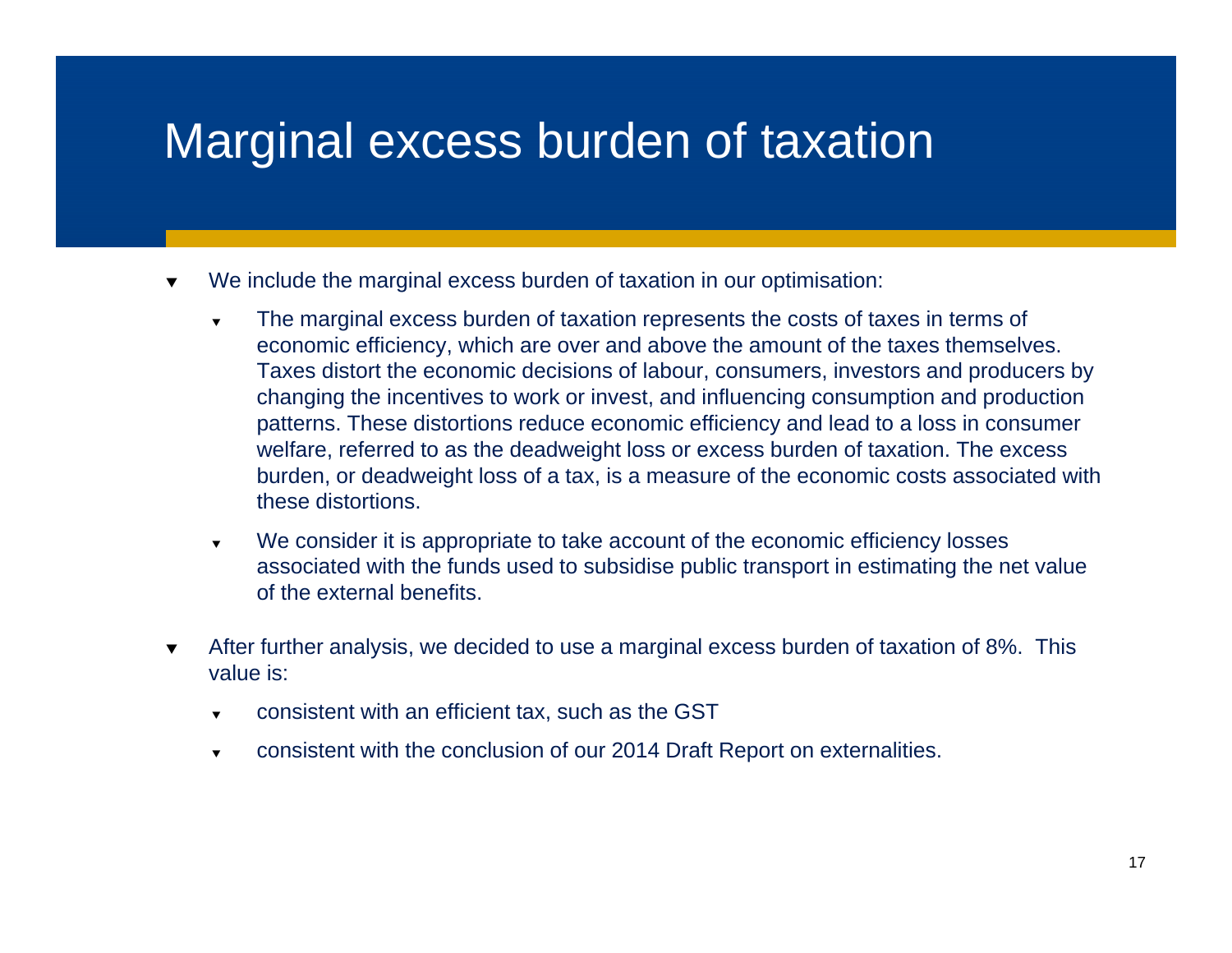#### Social inclusion

- ▼ In our Methodology Paper we proposed not to include the social inclusion benefits in estimating the marginal net external cost/benefit of public transport in either the medium run or long run.
- $\blacktriangledown$  This is mainly because many of the benefits associated with social inclusion are private. The ability of people to access resources such as education, employment, health and other services (eg, cultural, sporting activities) improves a person's well-being. These well-being benefits are not external to the user and are not appropriate to include in our estimate of external benefits.
- $\blacktriangledown$  As many stakeholders continued to argue that these benefits should be included, we considered this further. In our view, there are two aspects to the social inclusion benefits associated with public transport:
	- ▼ Fare affordability – those who are transport disadvantaged must be able to afford to travel on public transport
	- $\blacktriangledown$  Service provision – the minimum service level available must allow those who transport disadvantaged to participate in society. (This is more of an issue for buses where Government policy is to provide minimum level of service within 400 metres of most homes.)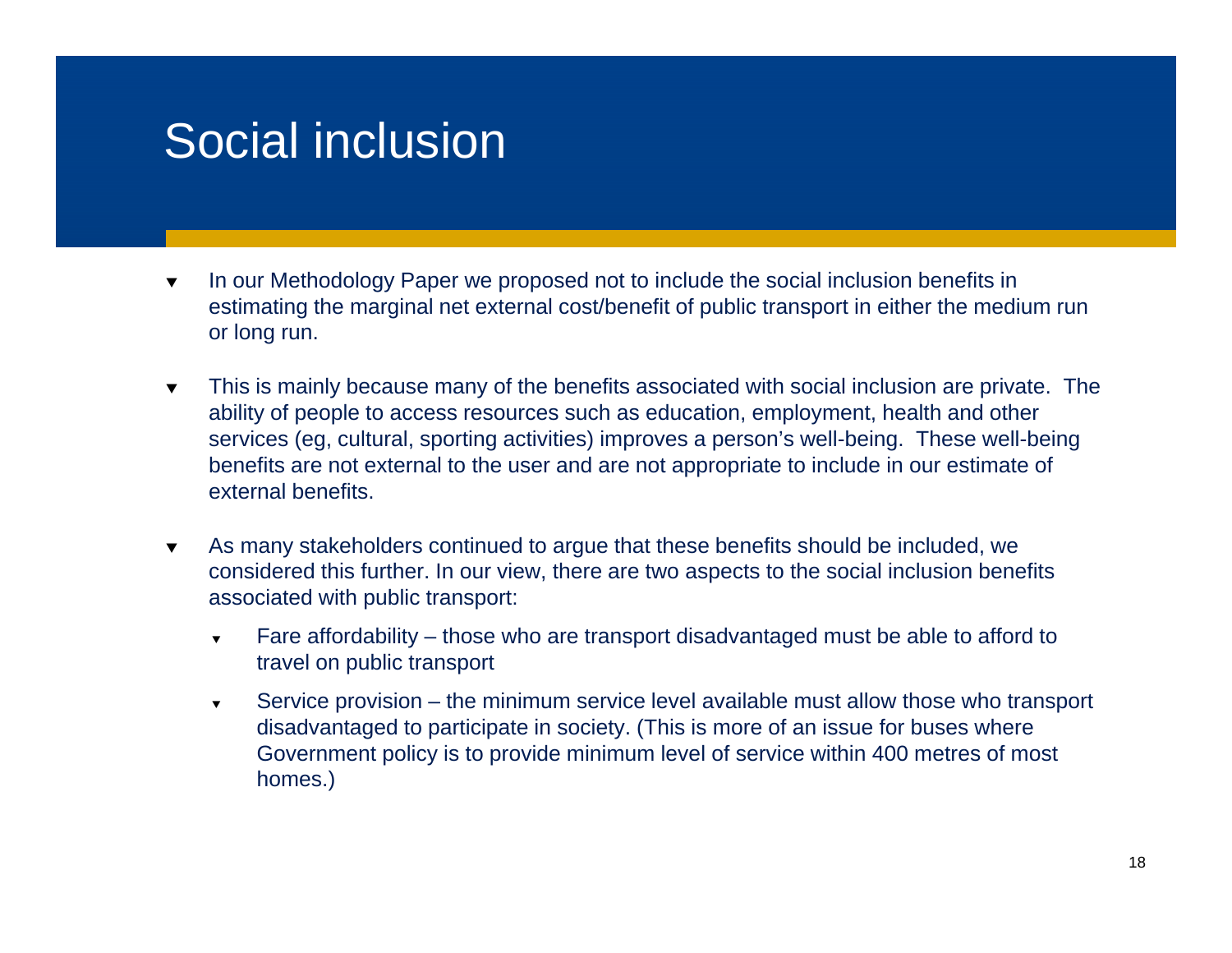### Social inclusion

- ▼ In relation to fare affordability, we consider:
	- ▼ It is not appropriate to lower fares for the majority, who are not at risk of social exclusion, in order to make travel affordable for a few
	- $\blacktriangledown$  This is best addressed through Government-funded concession programs (eg,Opal Gold).
- $\blacktriangledown$  In relation to service provision:
	- $\overline{\mathbf{v}}$  Our optimisation model uses a marginal cost based on the current average level of utilisation and assumes that services are varied up or down to retain this
	- $\blacktriangledown$  Ideally, the Government would fund services with low utilisation that are provided for social policy reasons rather than other transport users (through fares), but we are not able to identify these services
	- $\blacktriangledown$  However, we have excluded outer metropolitan bus services and NSW TrainLink intercity services from our marginal financial cost estimate. These service have low utilisation and higher average costs, so including them would result in higher optimal fares for all users.